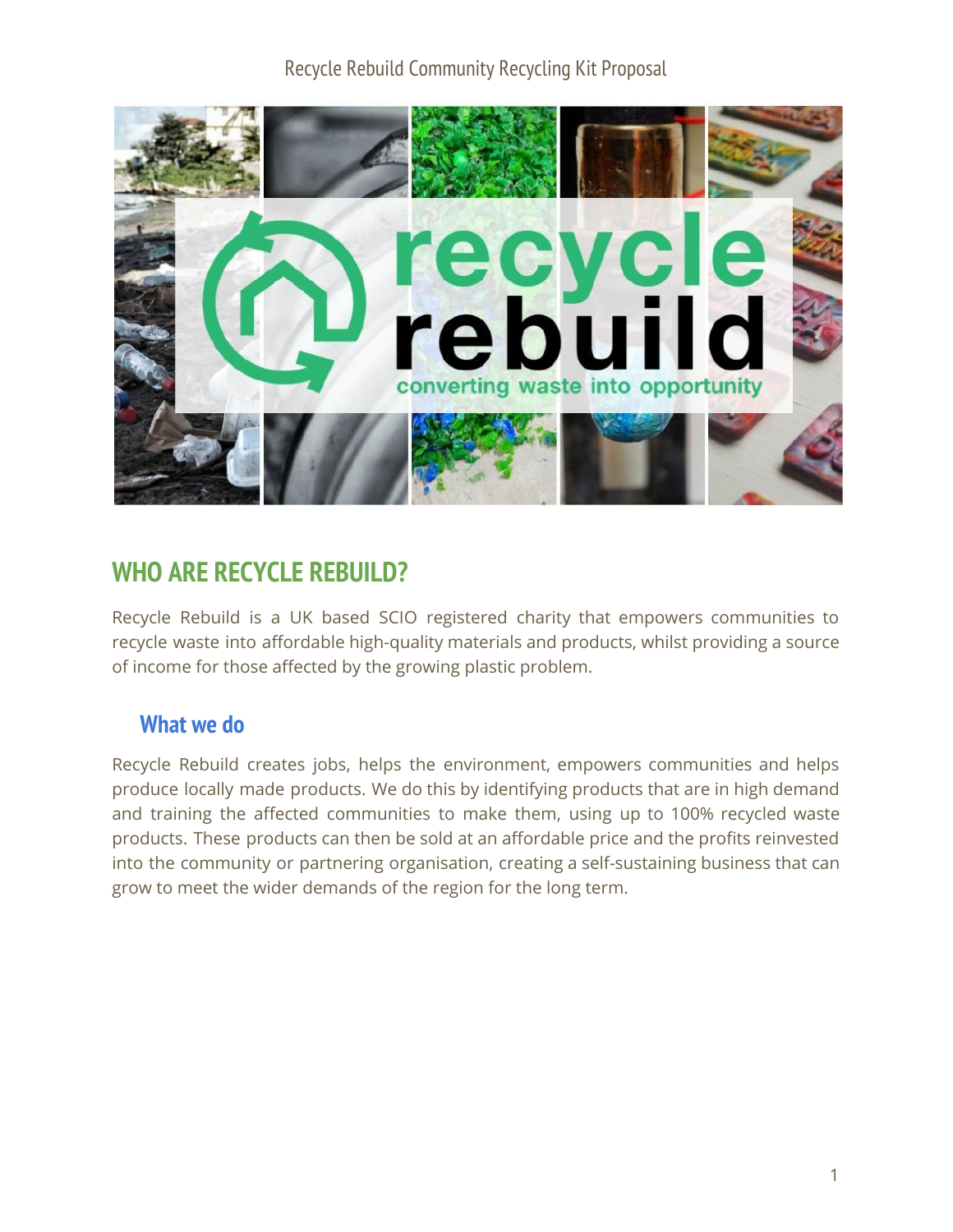

# **PROJECT DESCRIPTION**

Recycle Rebuild empowers communities to recycle waste into affordable high-quality materials and products, whilst providing a source of income for those affected by the growing plastic problem. To do this we have developed a "Community Recycling Startup Kit" designed to contain all the items necessary for starting a small scale recycling business anywhere in the world.

The kit contains:

- Customised\* plastic shredder
- Customised\* plastic injection machines
- Machine Spares
- 2 Custom moulds based on the recipient's preference (more can be added)
- Collection of basic tools and safety equipment.
- How To Guide, Setup Manual & 3 weeks in-country training for the community by one of our trainers.

\*Customised to the countries voltage and imperial or metric specs based on the items most easily found in *the country. Ensuring sustainability and repair. Plus unique features depending on the products being made.*

After the kit is delivered and set up, the community are then trained. The training will provide the community with the perfect setup of tools and knowledge to start creating products made for plastic that can be sold locally and to tourists.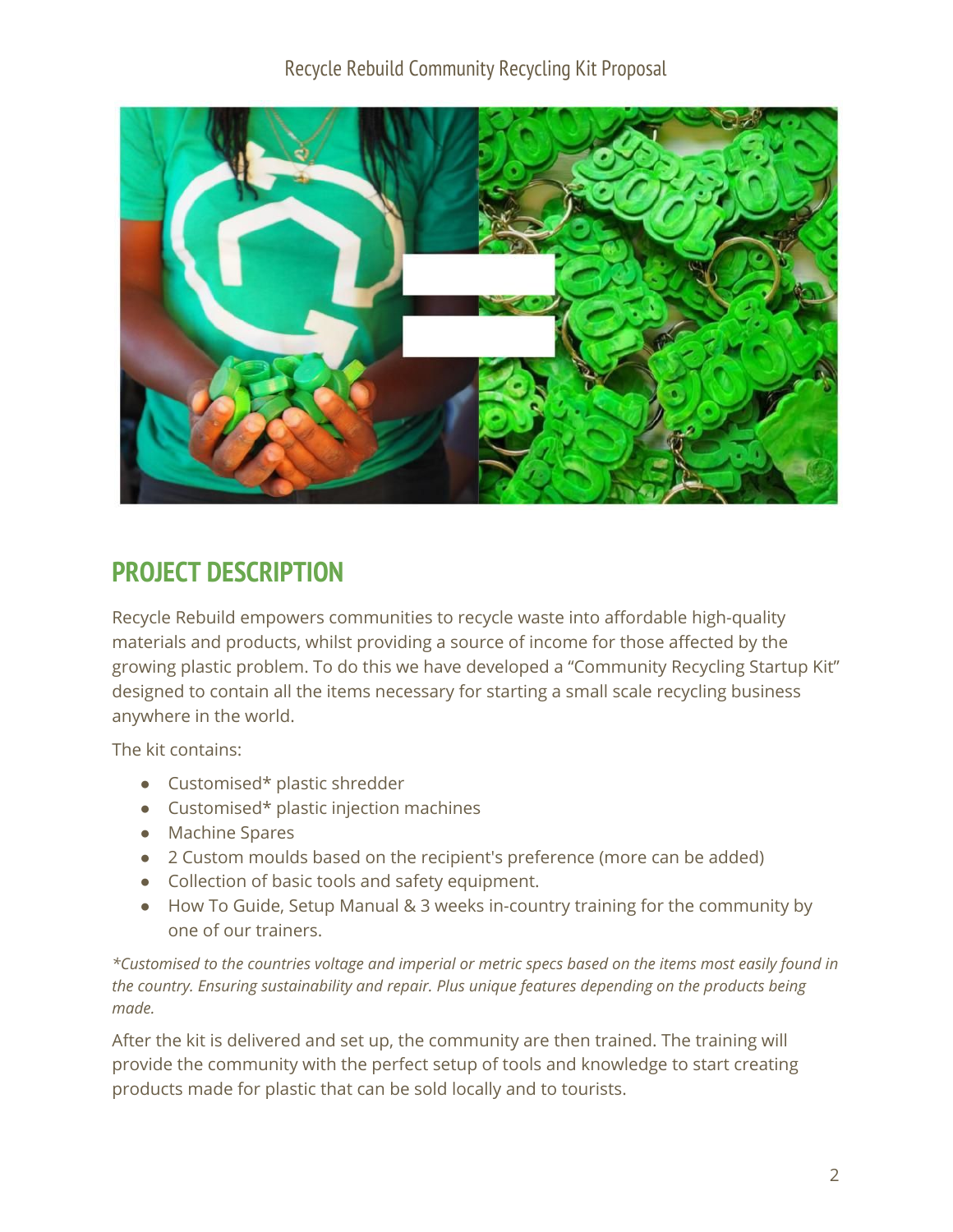# **HOW EXACTLY DO WE DO THIS?**

The duration of the project set up takes about 6 months with 6 key stages. Dependant on the project and its partners this timeline is open to change.

## **1. Assessment / Selection**

Plastic pollution is everywhere but not every community is the same. Through an in detail investigation, we assess which community we can help the most, and what partners will be required to ensure its long term sustainability. Our remote assessment is done using a series of point-based questionnaires with support of a 3rd party volunteer in the community. From this we can also determine the best product for the community to produce and a business model that they should follow to ensure the greatest success.

## **2. Project Budget & Fundraising**

Once a community and partner has been selected and after the initial selections, we will refine our budget to ensure we provide the best custom solution to the community. We work with our partnered organisations to raise funds for our projects, however, just like most non-profit organisations identifying funding is often the slowest element in the project. Perhaps you have already allocated funding, as a result the project timeline maybe shorter.

### **3. Machine Fabrication & Product Development**

Once funding is acquired the project begins! Every country is slightly different and our machines are designed based on the communities needs. Our bespoke solutions are easily repaired as they are based on off the shelf parts, however, to save money we prefabricate and test the machines before shipping from the UK. During this time we work remotely with the community and partner to design the perfect product and customise it to the communities needs. This can range from simply branded keyrings to complex functional items such as handles and phone cases. The chosen product

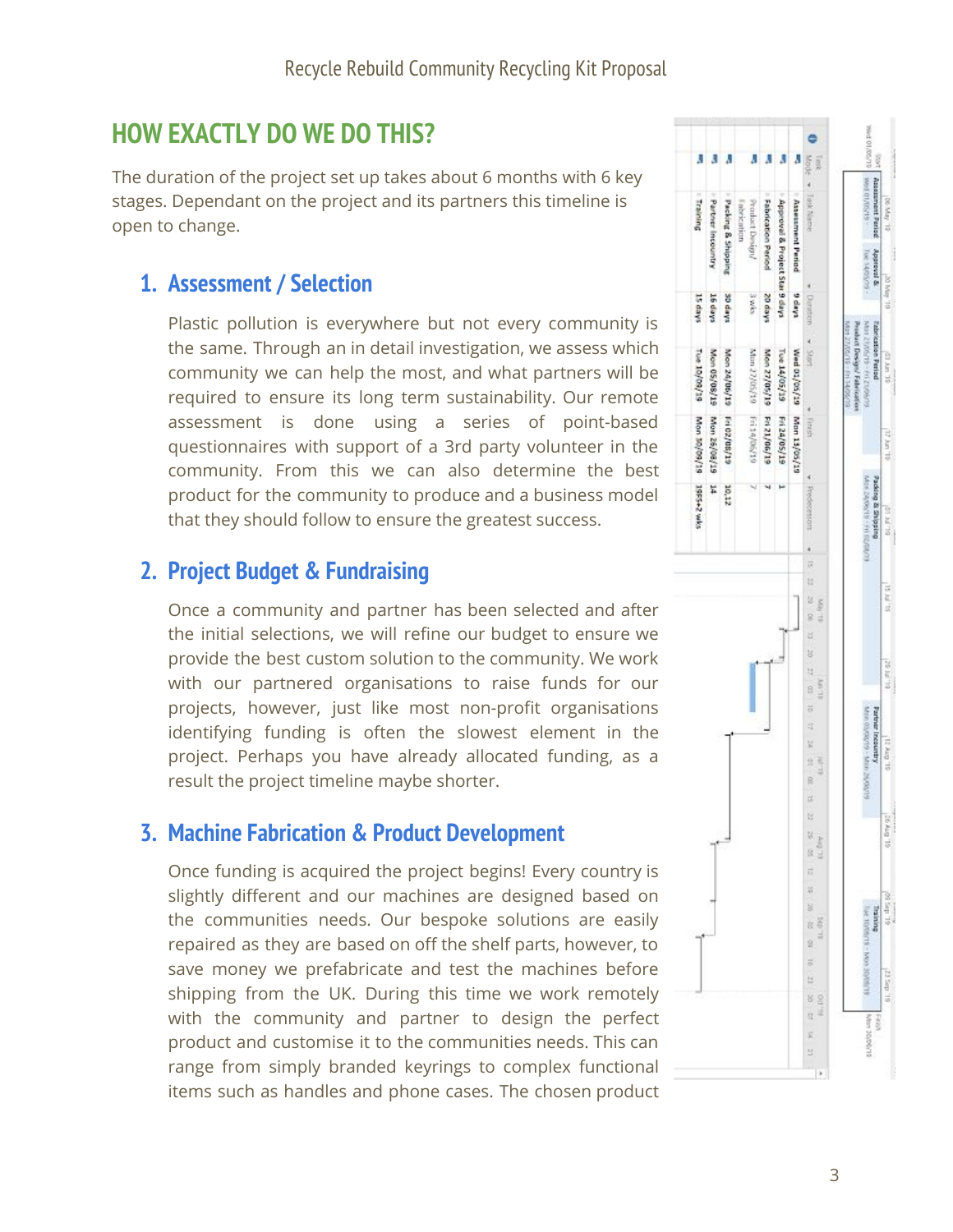is based on our previous research of the market, waste plastic types and vision of our community and partners. All in all this process takes about 30 days.

### **4. Community Recycling Kit Shipment**

Once all the key machines are built and the products (and their moulds) are complete we packaging our recycling kit, which includes all the vital tools needed to sustain the business, these tools will be used to service the machines and finish the products. The package will then be shipped to the destination where our partners will be responsible for collection and transportation to its new home.

### **5. Set Up, Training & Handover**

Setting up a community-powered business/workshop is no easy feat. It requires robust planning and training to ensure the projects greatest level of success. Recycle Rebuild's wealth of knowledge will ensure the project set up is smooth and professional, reducing the risk or need for experimentation on a young project. Our setup walks the community and partners through every step of the process, with multiple workshop activities suitable to all ages.

Over the training period we cover the following topics:

- Crash Course
	- *What are plastics*
	- *How to identify and sort them*
	- *Good practices and efficiency*
	- *Practical training: from trash to recyclables*

#### ● Presentation of Shredder

- *○ Functioning and maintenance*
- *○ Safe use of the machine*
- *○ Troubleshooting*
- *○ Practical Training: Disassembly and reassembly*

#### ● Presentation of the Injection Machine

- *○ Functioning and calibration*
- *○ Moulds*
- *○ Safe use and good practices*
- *○ Troubleshooting*
- *○ Practical Training: melting temperatures and production*
- Running a Production facility
	- *Understand your context*
	- *Choose a product*
	- *Identify your targets*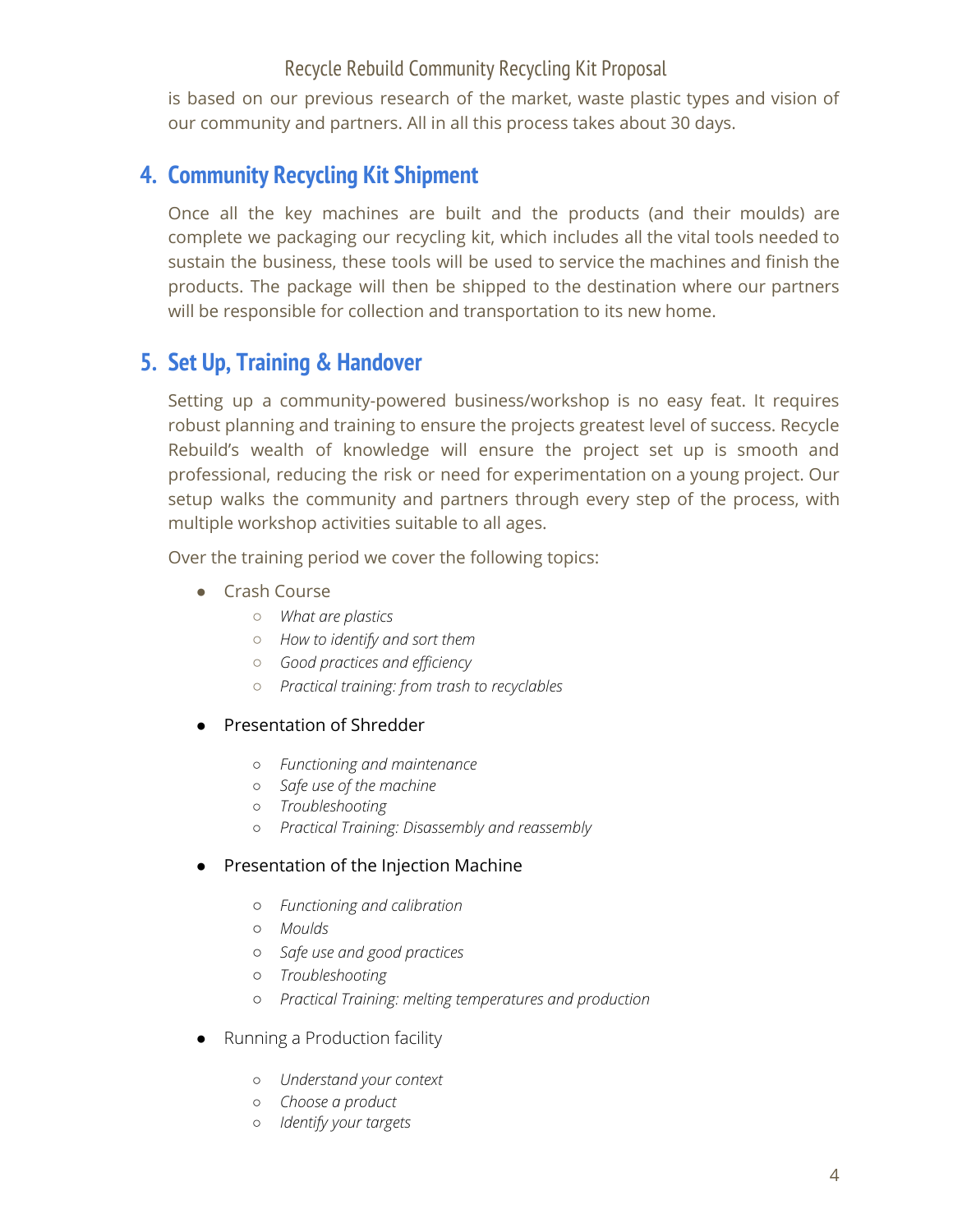- *Fix your price*
- Monitoring your activity
	- *Why keeping track?*
	- *Understand your costs*
	- *Forecasts and Results*
- Crash Course on Sales
	- *Introduction to sales*
	- *The sales speech*
	- *How to be a good salesman*
- The Sale
	- *Understand your client*
	- *Manage objections*
	- *Conclude*
	- *Roleplay*
- **Negotiation** 
	- *Different profiles of negotiators*
	- *Objectives & techniques*
	- *BtoB negotiation*
	- *Role play*
- *● Field experience*
	- *○ Product production experience*
	- *○ Sales experience*

Training normally takes 2-3 weeks. Upon completion of training, a manual and how to guide covering all aspects of the project will be provided to the community.

#### **6. Post Evaluation and Support**

Every community is different and so are our partner's needs. Recycle Rebuild is a passionate group of volunteers who are dedicated to the long term development of community-level recycling. By taking part in our project Recycle Rebuild commits to supporting you as your project grows after the handover period. This includes continued machine support and upgrades, business review, evaluation and product development support, ensuring the projects highest level of success.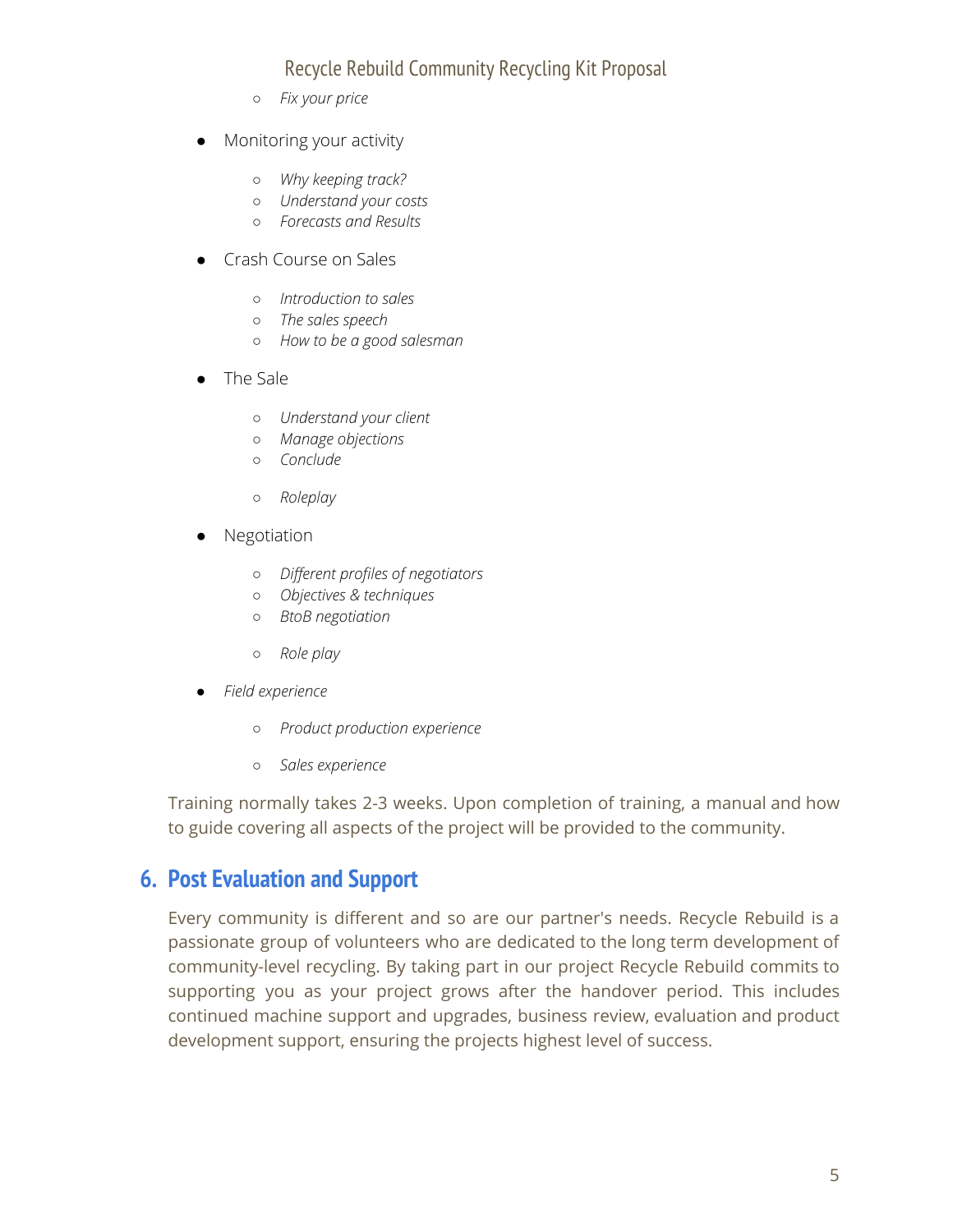## **Your Responsibilities**

Recycle Rebuild will provide the key elements to start your Community Recycling Project. However as highlighted above it will be down to you to arrange for the arrival of the kit and identify a suitable place of operation to protect the equipment from damage. This can be a workshop, warehouse or school space that is greater than 15m2 and has adequate ventilation. After the kit and training is provided, it is up to you on how you use it. Education, business development or internal fabrication are all options just to name a few. At the end of the project all items of the kit will be yours and your responsibility.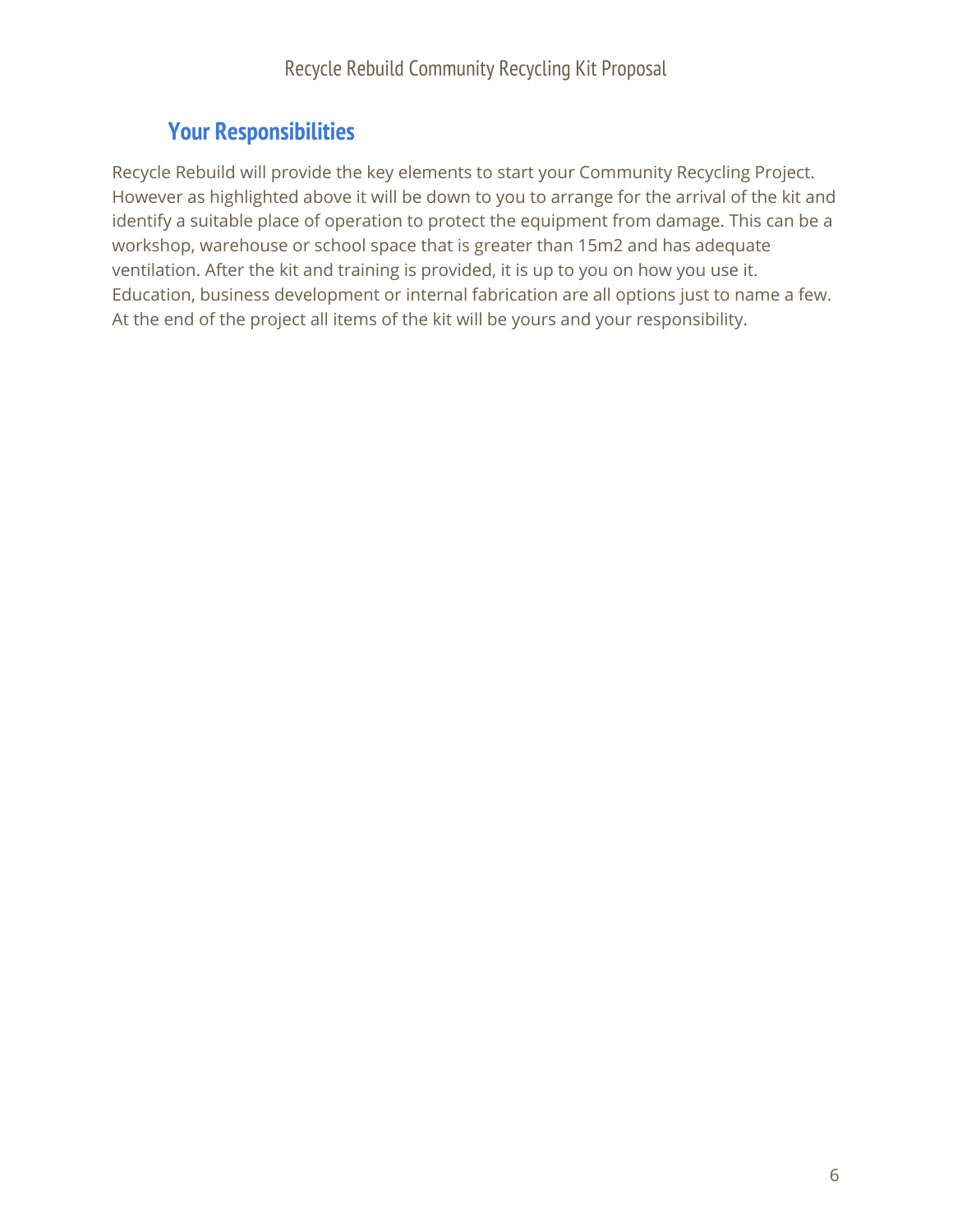# **PROJECT BUDGET**

The budget is always country specific and requires an in-depth assessment to specify exactly the value needed to complete a project, however below is an example of prices which we aim to keep within +/-5%.

| Category                                     | Item                                      | <b>Units</b> | Value/Unit   | <b>Total Cost</b> |
|----------------------------------------------|-------------------------------------------|--------------|--------------|-------------------|
| Hardware                                     | <b>Custom Plastic Shredder</b><br>Machine | 1            | \$2,246      | \$2,246           |
|                                              | Custom Plastic Injection<br>Machine       | 1            | \$1,070      | \$1,070           |
|                                              | Required Tools & Spares                   |              | \$515        | \$515             |
|                                              | Required Safety Equipment                 | 1            | \$130        | \$130             |
|                                              | Custom Mould Development<br>Large         |              | \$260        | \$260             |
|                                              | Custom Mould Development<br>Small         | 1            | \$65         | \$65              |
| Shipping                                     | Packing, Hauling and Shipping*            |              |              | \$637             |
| Training                                     | Travel                                    |              |              | \$2,080           |
|                                              | Designated Trainers & Management Cost     |              |              | \$2,990           |
|                                              | Accommodation & Food                      |              |              | <b>TBC</b>        |
|                                              |                                           |              | <b>Total</b> | \$9,993           |
| *Variable cost not including import<br>taxes |                                           |              |              |                   |

*Above prices are in USD.*

Note: Costs for Shipping vary based on project location, import taxes & Travel varies depending on project location and peak/offseasons.

This does not include expenses relating to the operation of the project or the construction of the initial workshop space if needed and is responsibility of the community/partner.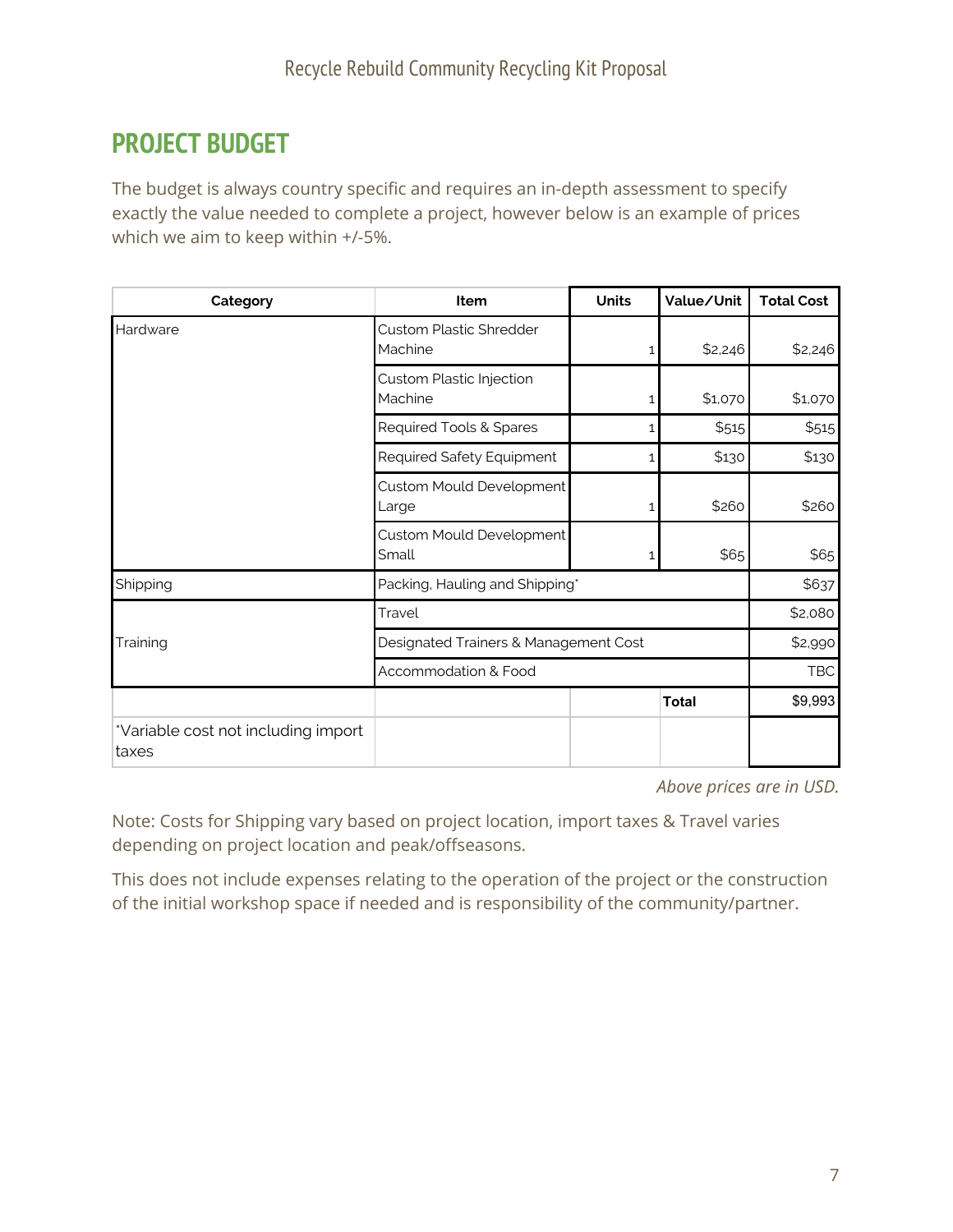

# **THE IMPACT OF YOUR PROJECT**

## **ENVIRONMENTAL**

For every kilo of plastic produced 6kg of CO2 is generated. Your project has the potential to save up to 1 tonne of carbon a month from entering the atmosphere, not including the additional carbon sequestered in communities who often burn their plastics, instead of disposing of it safely.

Your project will also help protect waterways, forests, and oceans by preventing the spread of pollution that is affecting the natural environment and leading to permanent damage to our animal populations.

## **COMMUNITY**

If your bathtub is overflowing you wouldn't pick up the mop first! Instead, you would turn off the tap. Unfortunately humans are the main and only reason for plastic pollution. We are its creators and distributors. By bringing recycling to the community level, you are creating one of the most powerful teaching tools to help raise awareness of plastic pollution and the importance of reduction of plastic consumption.

Recycling in most countries is something we hardly think about. We place an object in a designated bin, and then at some point in the future we buy a product that states "made